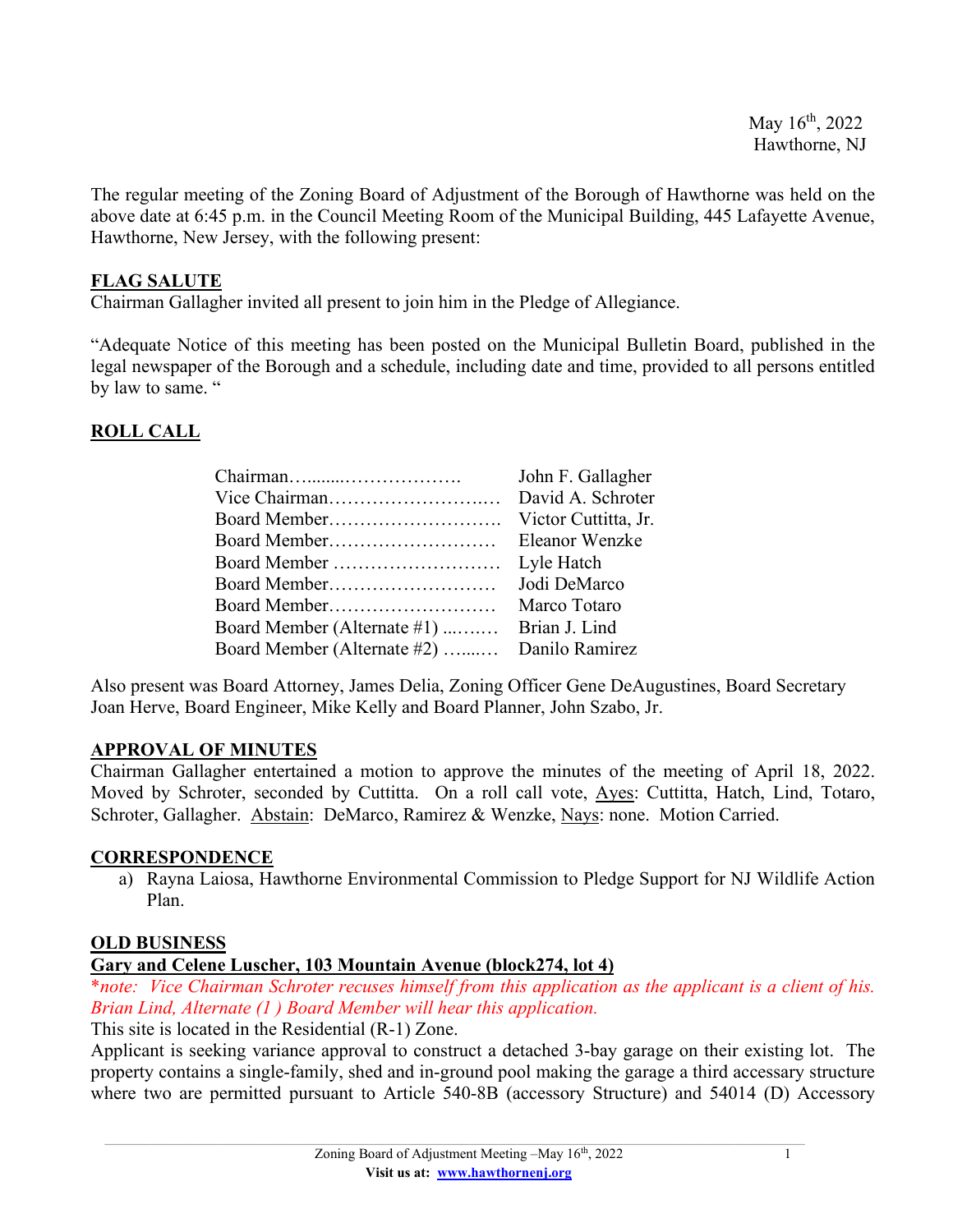Structure Height. Where has the garage height will be 17.9' feet where 15 feet is permitted. And any other variances deemed necessary.

Applicant asked the board if his location is in an average height built site before he presents his application. Mr. Delia stated it is not the board's job to give advice on how to proceed and what proof to present. That is why it is best for you to hire a professional to move forward. Mike Kelly, Board Engineer stated to Mr. Luscher that he needs to meet the building height definition in the Hawthorne Boro Code Book which reads " The vertical distance measured from the average line of the finished exterior grade at the building line to the highest point of the roof for flat roofs, to the deck line of mansard roofs and to the meant height between eaves and ridges for gable, hip and gambrel roofs".

It was decided to carry this application to the June 20, 2022 meeting.

Chairman Gallagher entertained a motion to table this application to the June 20, 2022, moved by Lind, seconded by Wenzke. On a roll call vote, Ayes:, Cuttitta, DeMarco, Hatch, Lind, Totaro, Wenzke, Gallagher, with the exception of Schroter who abstained. Nays: none. Motion Carried.

## **Diamond Brook Hollow Condominium Association, 45 Royal Avenue (block 29, Lot 10)**

This site is located in the Residential-Apartments Medium Density (R-3) Zone.

At the applicant's request, this hearing will be tabled to the June 20, 2022 meeting. Applicant is seeking to install decks in the rear of ten (10) of the existing residential units on the property. Variances requested for Minimum Side Yard Variance and a Maximum Impervious Lot Coverage Variance (section 540a – SCH). The applicant submits that the variance can be granted under both NJSA 40:50D-70(c) 1 and 2 and request a submission waiver for wetlands certification and any other variances deemed necessary.

Chairman Gallagher entertained a motion to table this application to the June 20, 2022 meeting, moved by Totaro, seconded by Hatch. On a roll call vote, Ayes:, Cuttitta, DeMarco, Hatch, Totaro, Wenzke, Schroter, Gallagher. Nays: none. Motion Carried.

# **NEW BUSINESS**

# **53 Braen Avenue, LLC, 10 Sotnick Street (block 287, Lot 8)**

*Note: Board Member Schroter recused himself from this application as he is employed by one of the LLC partners and Board Member Wenzke recused herself due to appearing on the applicant's 200' list; both left the dais and sat in the audience. Alternate 1 Board Member Brian Lind & Alternate 2 Board Member Ramirez voted on this application.*

Attorney Bruce Whitaker explained this hearing is being held on the revised Application pursuant to this Consent Order of Remand, (*which he distributed to all Board Members*), on the proposed Settlement in the matter entitled 53 Braen Avenue, LLC v. Borough of Hawthorne Zoning Board of Adjustment. As part of the proposed settlement on record, the Applicant proposes to construct a two-family home which shall be compliant with all bulk requirements of the Zone. As a condition of approval, a deed restriction would be provided that the property could not be subdivided at any future time, and that restriction would run with the land and be restriction for all future owners and successors in title. The rear portion of the property shall remain in its natural state and serve as a buffer and that too would be a restriction in a deed as a condition of approval.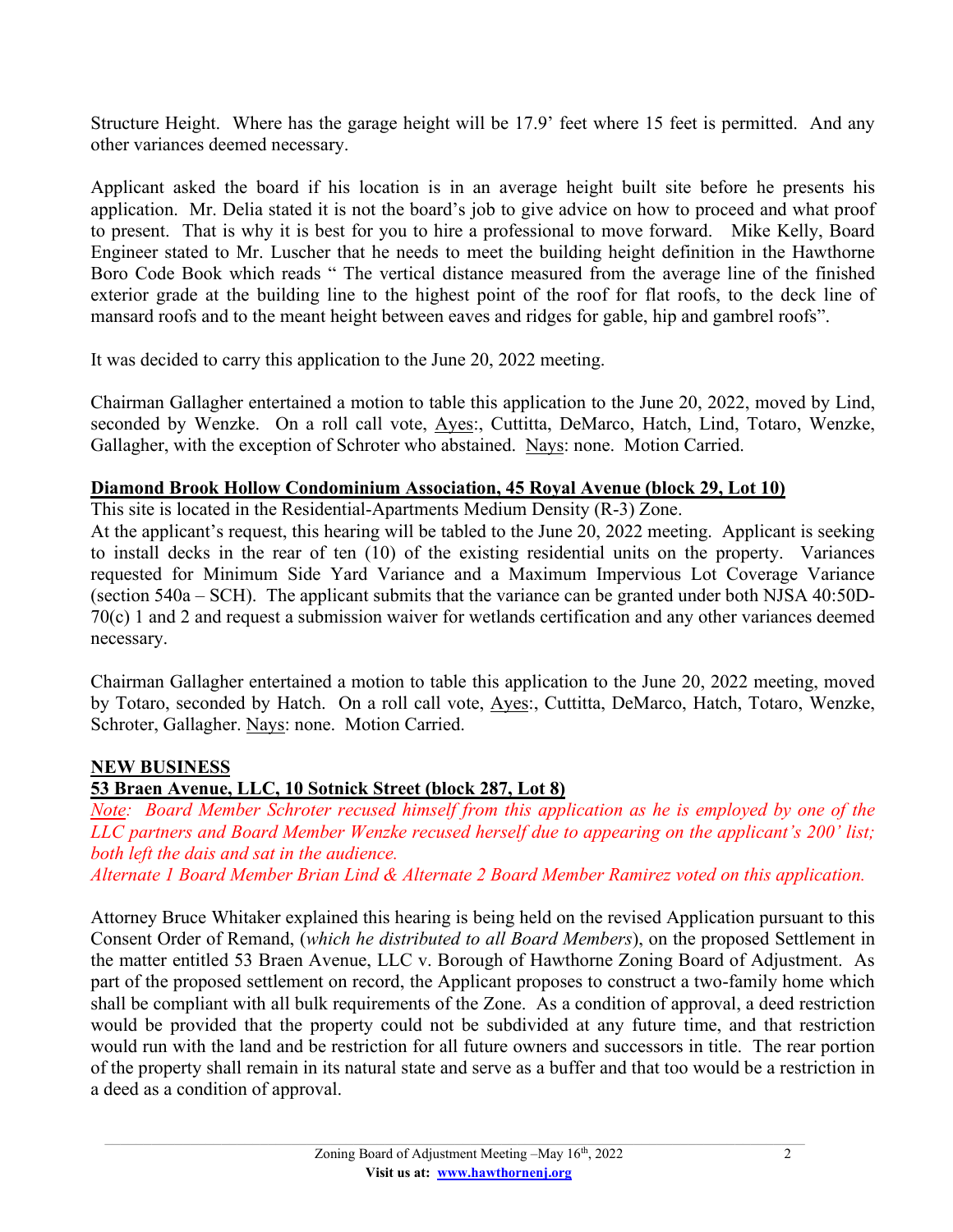Mr. Riggs application's Engineer discussed the updated plans dated 5/9/2022 original date 6/29/2020. Lot size remains the same  $45,556$  square feet. 1.05 acres. Mr. Riggs explained the only change that was previously submitted is the set of steps coming down from the dwelling, they pulled the dwelling back to make sure the steps were outside the sanitary sewer easement. So instead of being a 50 foot setback, it will be a 60 foot setback. In the rear. the dwelling will still remain in that limited disturbance that was previously approved as part of the original project.

Board Planner, John Szabo suggested the applicant add a split rail fence to ensure nothing can be disturbed in the rear of the dwelling site and should be included as part of Deed Restriction. Mr. Whitaker agreed.

## **PUBLIC COMMENTS**

Chairman Gallagher opened the meeting to the public. He stated if anyone desires to be heard, state your name and address for the record.

Todd, 39 Braen Avenue, Kathy De Brock, 71 Braen Avenue and Carmen, 993 Lafayette Ave ext.,

Residents reiterated again for years we heard there would be no flooding, the impact would be minimal, experts came in and they were totally wrong. They have all experienced flooding problems. We have nothing but problems on Braen Avenue and they feel this project is just going to add to it. It's in an R-1 zone and it should stay an R-1 Zone. They asked the board to take a real hard look at it before making any decisions.

Discussion ensued, *Board Engineer, Mike Kelly will take a look at the problems these residents are experiencing.* 

Chairman Gallagher entertained a motion to approve or deny this application. Moved by Ramirez to approve the above application, seconded by DeMarco. On a roll call vote, Ayes:, Cuttitta, DeMarco, Hatch, Lind, Ramirez, Totaro, Gallagher. Nays: none. Motion Carried.

## **Mr. & Mrs. Mariella, 23 Sicomac Road (block 297.01 lot 4)**

*For the record, Board Member Totoro stated his children go to school with the applicant's children and asked the Board Attorney if this is a conflict of interest. Mr. Jim Delia stated this is not a conflict, therefore he is able to sit in on this hearing.* 

Applicants Architect/Planner, Ed Easse gave an overview of this application. Mr. Easse explained his client proposes to remove a portion of the existing second floor of a one-family dwelling and construct an add-a level of 1,284.4 square feet in area (28'-4" X 45'-4") with cantilevered portion of the front of the dwelling to match the existing and a two (2) feet rear yard cantilever over the rear first floor wall (entire length of dwelling) and construct a roof-over only porch cover over the exiting concrete front yard patio entry. Additional work to include removal of an existing shed and removal of an existing roof over a rear concrete patio.

## **PUBLIC COMMENTS**

Chairman Gallagher opened the meeting to the public. He stated if anyone desires to be heard, state your name and address for the record. Seeing none, Chairman Gallagher closed the meeting to the public.